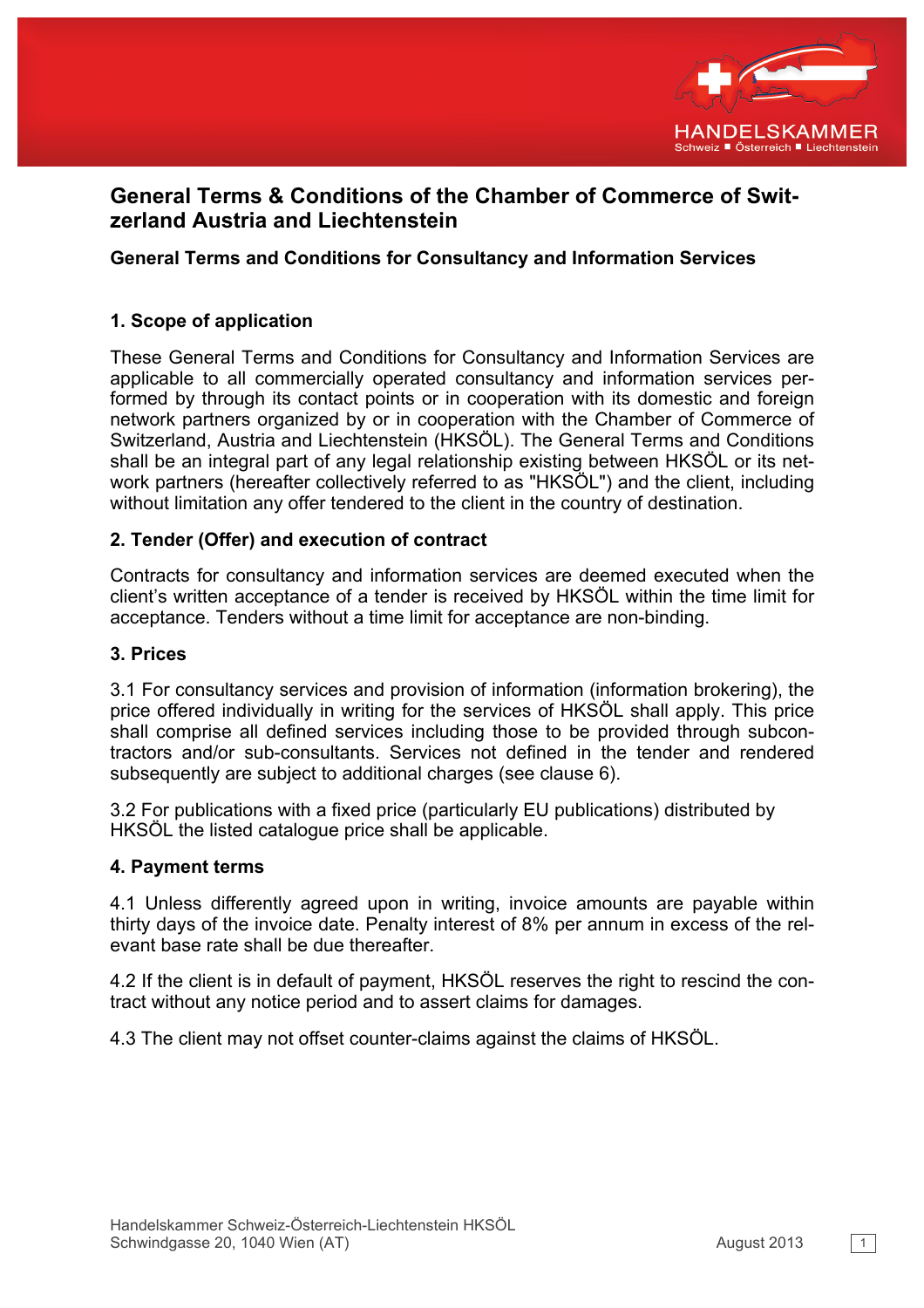

## **5. Regulations/quality standards and ethical standards of conduct in the country of destination**

5.1 In the case of services rendered abroad (i.e. outside the Switzerland, Austria and Liechtenstein), unless otherwise agreed with HKSÖL in writing, the client shall inform HKSÖL in writing no later than the date of acceptance of the tender, or upon registration, of all statutory, administrative and other regulations and standards applicable to the services.

5.2 HKSÖL undertakes to guarantee a high standard of quality in performance of all services. The domestic and foreign partners of HKSÖL are periodically inspected to this end to ensure the quality of their services.

5.3 HKSÖL recommends that companies with international activities act in an ethical manner in their international business and in particular that they comply with applicable standards and rules of conduct (e.g. social and environmental standards, avoidance of corrupt practices, etc.). Only proper ethical conduct builds trust, and with it the basis for successful operation on international markets. Upon request, HKSÖL gladly advises its clients concerning proper ethical business practices pursuant to the "Global Compact" and the "Swiss Code of Ethics".

## **6. Changes/default/cancellation**

6.1 Consultancy and information services shall be rendered in accordance with the terms specified in the tender or invitation to tender.

6.2 To the extent, after the contract is awarded, the client requests changes and/or additions, HKSÖL shall prepare a written proposal in respect thereof. Such additional proposed services are carried out after written confirmation and, if applicable, additional or advance payment by the client. For services that HKSÖL considers necessary for the fulfilment of its mandate (e.g. publication of advertisements, purchase of directories), HKSÖL shall provide the client with an additional written proposal in advance.

6.3 In the event that the client cancels the order, HKSÖL shall be entitled to a fee for services rendered up to the time when HKSÖL is informed of the cancellation. If the services have been assessed individually, the compensation shall be determined by these rates, otherwise the fee guidelines of Public Accounting Professions shall be applicable. Cancellation shall be in writing (by registered letter or fax). Cancellation by e-mail is insufficient.

6.4 HKSÖL is not liable for delays in delivery due to circumstances beyond its control. In the event of a delay in delivery for which HKSÖL is liable, the client undertakes to grant HKSÖL in writing a grace period of 60 days before withdrawing from the contract. Claims for damages, including without limitation any claims for consequential damages, are excluded where such exclusion is permitted by law (clause 11.5).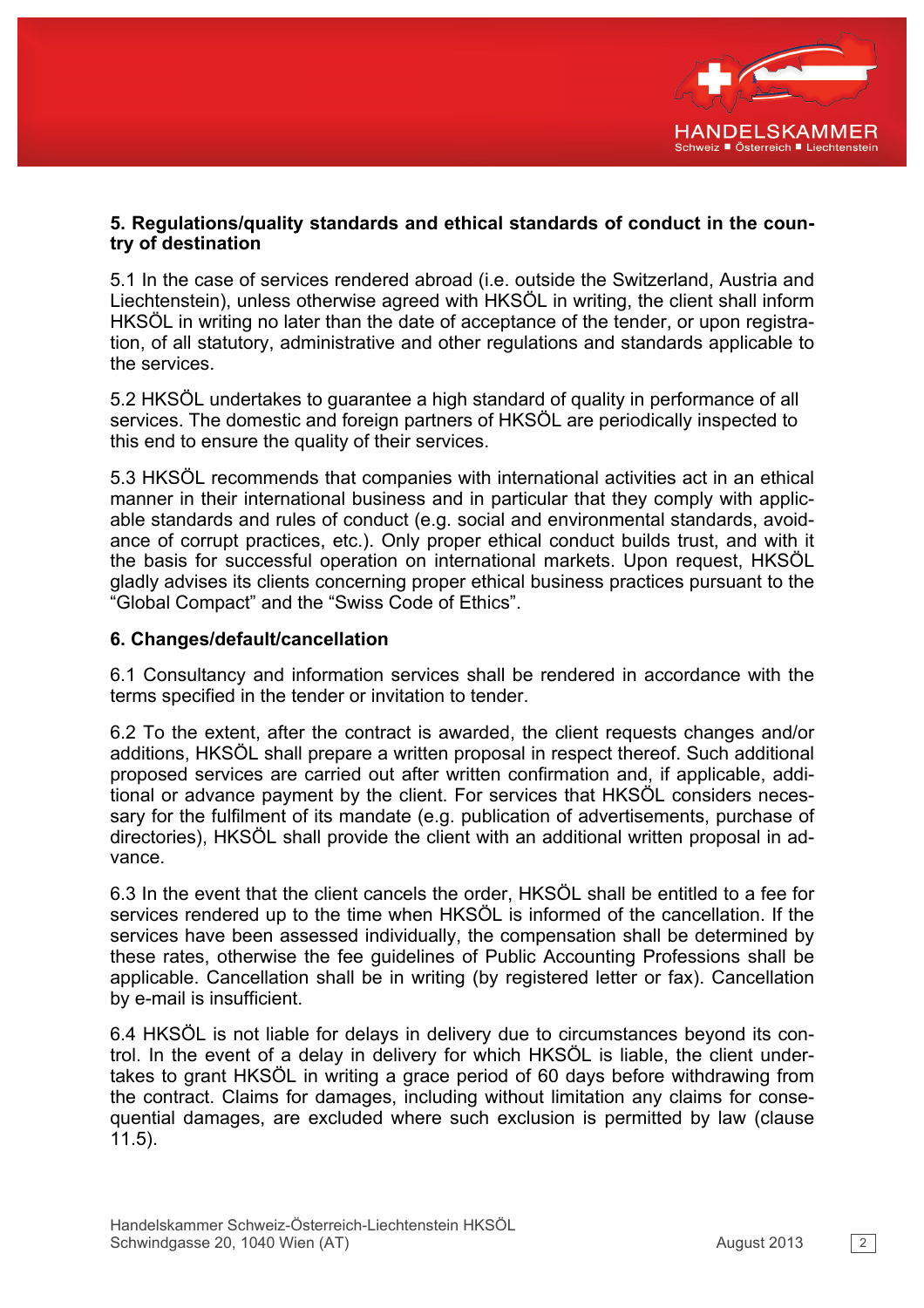

# **7. Retention of title**

HKSÖL retains title to goods and rights supplied until they are paid for in full. The client is obligated to take all necessary measures to protect the property of HKSÖL. The client shall be liable to HKSÖL for all costs and damages, which arise from breach of this obligation.

## **8. Data privacy and fair competition**

8.1 The customer data required for consultancy and information services are stored, processed for purposes of contract fulfilment and used for internal market research purposes by, HKSÖL, its contact points and network partners collaborating with HKSÖL domestically and abroad. The client grants consent for the transfer of his data to third parties. Data will be used only for the performance of the desired services. Client is entitled to request information what personal data are being processed. Client is entitled to demand correction of data or deletion from the data register. To exercise these rights please contact: info@hk-schweiz.at. Customer data include such information as name, address, telephone number and e-mail address. This applies to both individuals and legal entities.

8.2 The client grants consent for HKSÖL, its contact points and domestic and foreign network partners collaborating with HKSÖL to inform the client both during and after the term of the contract of their own and general business activities by post, telephone or telecommunications transmissions. In doing so, HKSÖL will comply with the legal requirements of the Data Privacy Act (DSG) and those of the Federal Law on Unfair Competition (UWG) as well as those of equivalent foreign laws.

## **9. Copyright**

HKSÖL retains copyright and all intangible property rights in respect of services rendered within the scope of the consultancy and information services provided HKSÖL.

#### **10. Transferability /involvement of third parties**

HKSÖL may use or engage other persons, particularly network partners, in providing consultancy or information services.

#### **11. Warranty and liability**

11.1 HKSÖL provides its services with the due care customary in the industry and to the best of its knowledge. HKSÖL is not liable for occurrences beyond its own control or that of its persons called in.

11.2 In the event of force majeure, which renders the provision of the consultancy or information service significantly more difficult or impossible, both HKSÖL and client are entitled to withdraw from the contract without compensation.